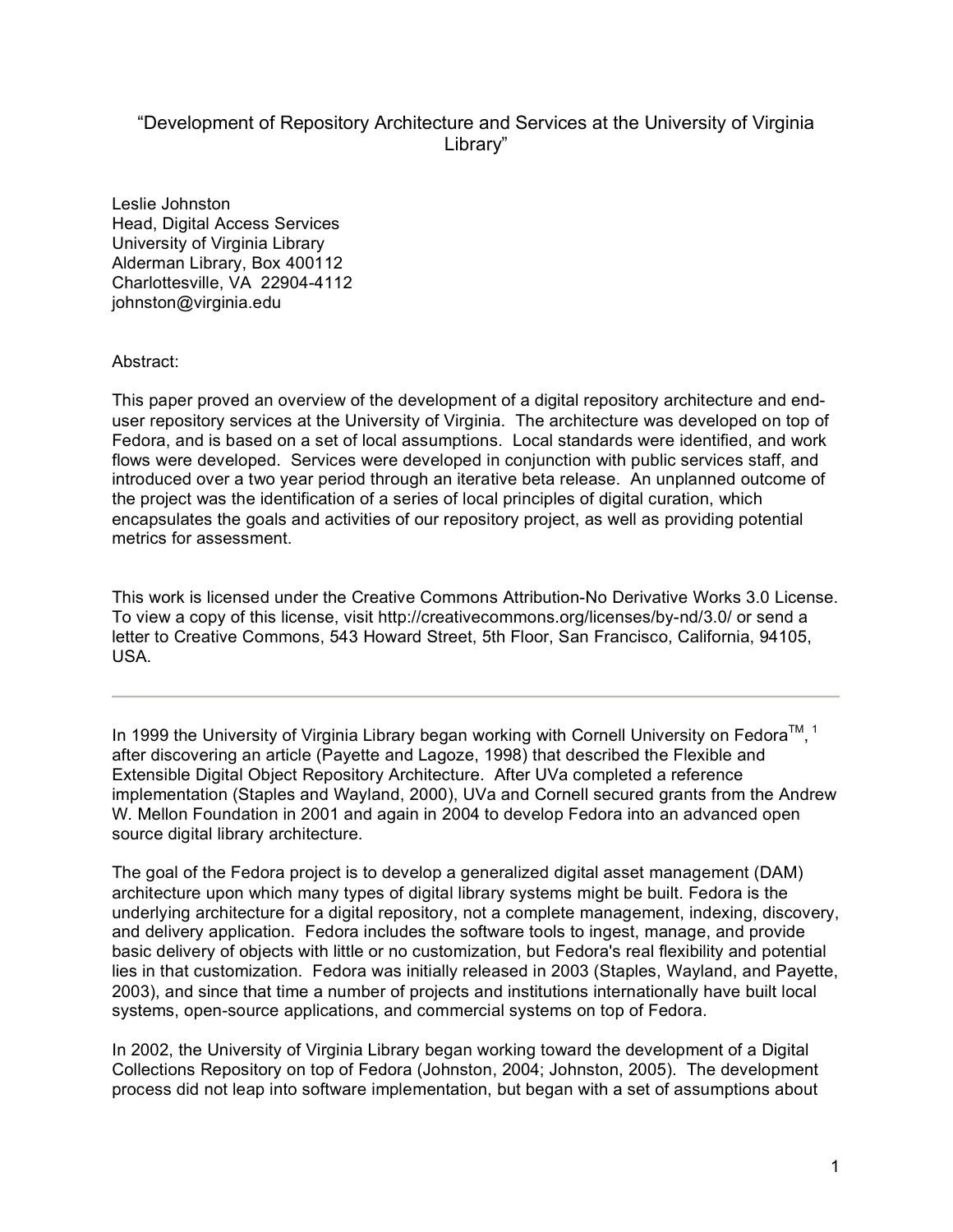and specifications for the architecture and services to be built. There were six key assumptions about the architecture:

- The Repository will be a part of a global network that will be built by libraries, governments and corporations.
- All media and all content types will be integrated into one Repository collection.
- There will be simple objects and complex objects with many relationships, and we will need to manage both the objects and their relationships.
- We will be faced with born-digital scholarship incorporating both digital materials and context.
- Any given resource can be associated with and presented in any number of contexts.
- Searching and browsing are equally important.

There were six key assumptions about services:

- The Repository will be a curated repository.
- The UVa community is the primary users of the Repository.
- All of the UVa Library's digital collections will eventually be managed and delivered by the Repository.
- The Repository will be part of the solution to create a single point-of-access to the print and digital collections together.
- The Repository will have a public interface to support discovery and use of the collections by the UVa community.
- The Repository will provide tools for the use of the collections in instruction and research.

These assumptions framed all work on the Repository. Following the development of the assumptions, two working groups were formed to identify functional requirements for digital image and electronic texts, and two working groups reviewed existing media files to outline proposals for the Fedora architecture content models for images, texts, and finding aids.

The specifications for functionality and delivery were documented in different ways. The content models for the different format types include specifications for behaviors that objects should be able to present, such as delivering subsets of their content or metadata, delivery of static files or on-the-fly transformations (such as raw XML delivery versus styled HTML), or supporting the download of image files. The functional specifications for the searches and the results and presentation formatting were documented in detailed screen-by-screen descriptions. Great care was needed to determine that the desired functionality was matched to behaviors in the underlying content models, and that the correct number and types of media files and metadata were present to support the behaviors.

Specifications were set for the production of digital images, for the encoding of electronic texts in TEI (Text Encoding Initiative)<sup>2</sup>, and for EAD (Encoded Archival Description) Finding Aids<sup>3</sup>. Because of the natural variation in production over time and with internal and external sources, varying content models were identified to handle the variability of objects because media files could not be migrated to meet a single standard. Three image content models and production variations were agreed upon, as were three variations in TEI files covering the presence or absence of page images and full transcriptions. One content model and production standard each were set for image metadata in the local GDMS (General Descriptive Modeling Scheme)<sup>4</sup> format, and for EAD finding aids.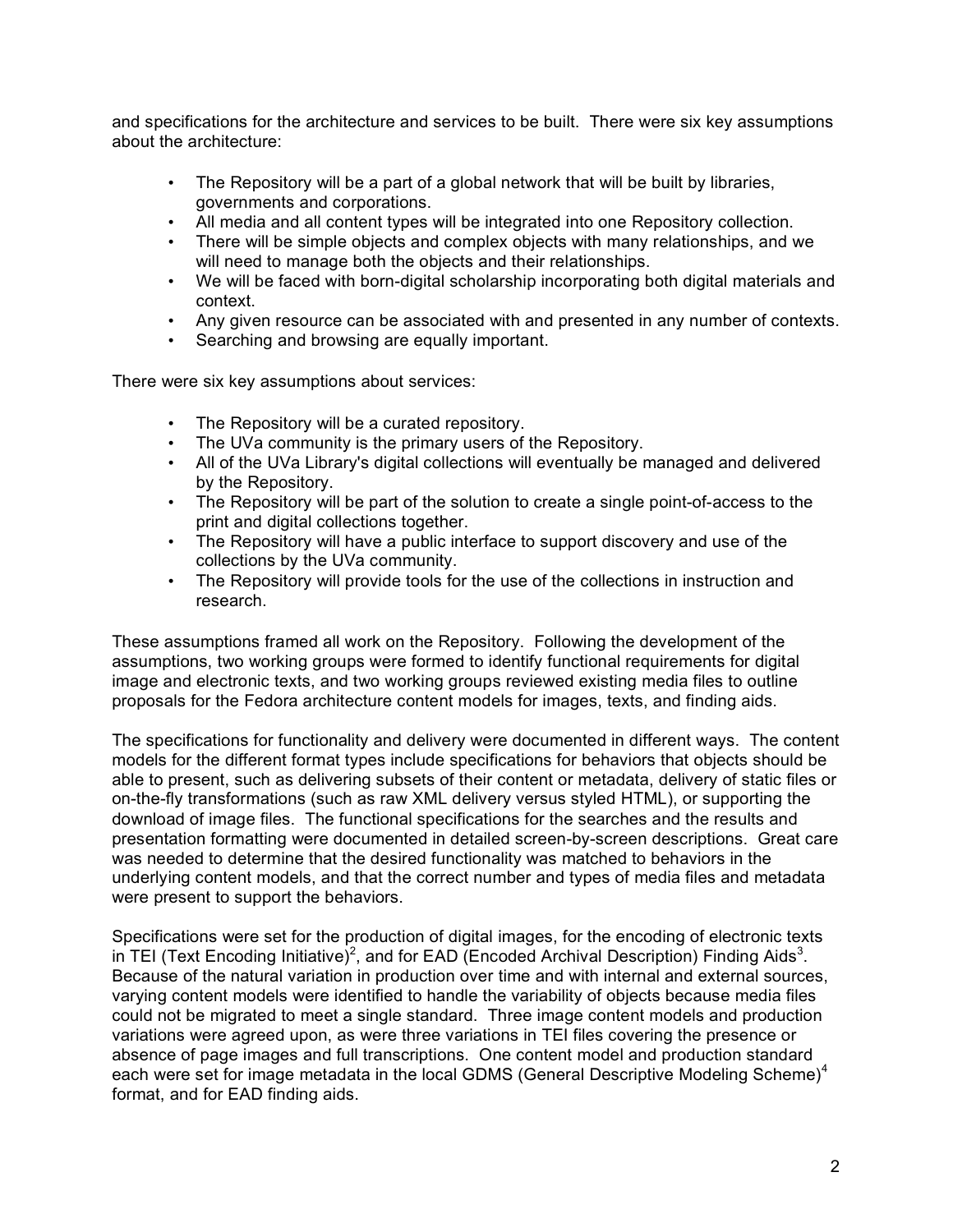Another part of the specification process was the documentation of metadata standards for all media and metadata formats. The UVa Library had already developed its GDMS, UVa DescMeta<sup>5</sup>, and UVa AdminMeta<sup>6</sup> DTDs for the encoding of descriptive, administrative, and technical metadata. A Metadata Steering Group was formed to review all the applicable metadata formats, document use guidelines, and provide mappings to UVa DescMeta, which could serve as the crosswalk for use in ingesting and delivering objects through the Repository.

The development of new standards required changes in daily activities for a number of units. In many cases the desired functionality for the Repository led to alterations of the DTDs and cataloging practices, such as strategies for recording seriality or identifying membership of an object in a defined set to support browsing via "aggregation objects," rules-based collection objects where the objects that belong to the set are identified and assembled at dissemination time rather than through explicit collection relationships, and the content data stream contains XQuery or XPath statements with the rules needed for the aggregation.

Even with the development of multiple content models and production standards, objects created as recently as a year earlier required migration. File names had to be changed to meet new naming standards. XML was updated to parse against the new DTDs and meet new encoding standards. A number of transformation scripts were required to update the legacy files as well as automate production as much as possible. Once the first identified set of files were migrated to meet the standards and tools for future production were in place, the transition of the UVa Library's Repository from an R&D project to a production operation could begin in earnest.

Digital curation is the creation of a viable social and technical infrastructure for managing and preserving valuable data without significant loss or degradation (Digital Curation Centre, 2005; Hank, 2006). The ultimate aim of our digital curation efforts is to both preserve and to enable the use of the objects in our collections. In identifying our metadata and format standards and starting the work to migrate content to meet those standards we are improving our ability to manage, preserve, and deliver the materials. With a controlled set of standards and object classes, we have fewer types of files to manage, deliver, and preserve, also limiting the scope of future format migrations. Variation is allowed for legacy collections, including low quality versus high quality images, electronic texts with or without transcriptions or pages images, video with or without transcriptions, etc. There is strong desire and need for an environment where data resources are interoperable, easily discovered, and with appropriate appraisal mechanisms in place for the selection of resources by searchers. The use of common standards and open standards is vital for this interoperability.

To coordinate this activity, we were required to be familiar with metadata and format standards used in the greater community to select standards for local use that were appropriate for production and interoperability. We worked with format and metadata staff from across the Library to identify those standards and map between local metadata standards and community standards. We knew that we needed to transition from project-based production models to more sustainable and higher volume production. We worked with format, production, and systems specialists from across the Library to identify necessary tasks, diagram workflows, and implement as many automated processes as possible.

We needed to be familiar with both our physical and digital collections and work closely with the subject librarians to understand the curricular and research needs of our faculty, something that changes with every term, so we could prioritize both new production and migration of legacy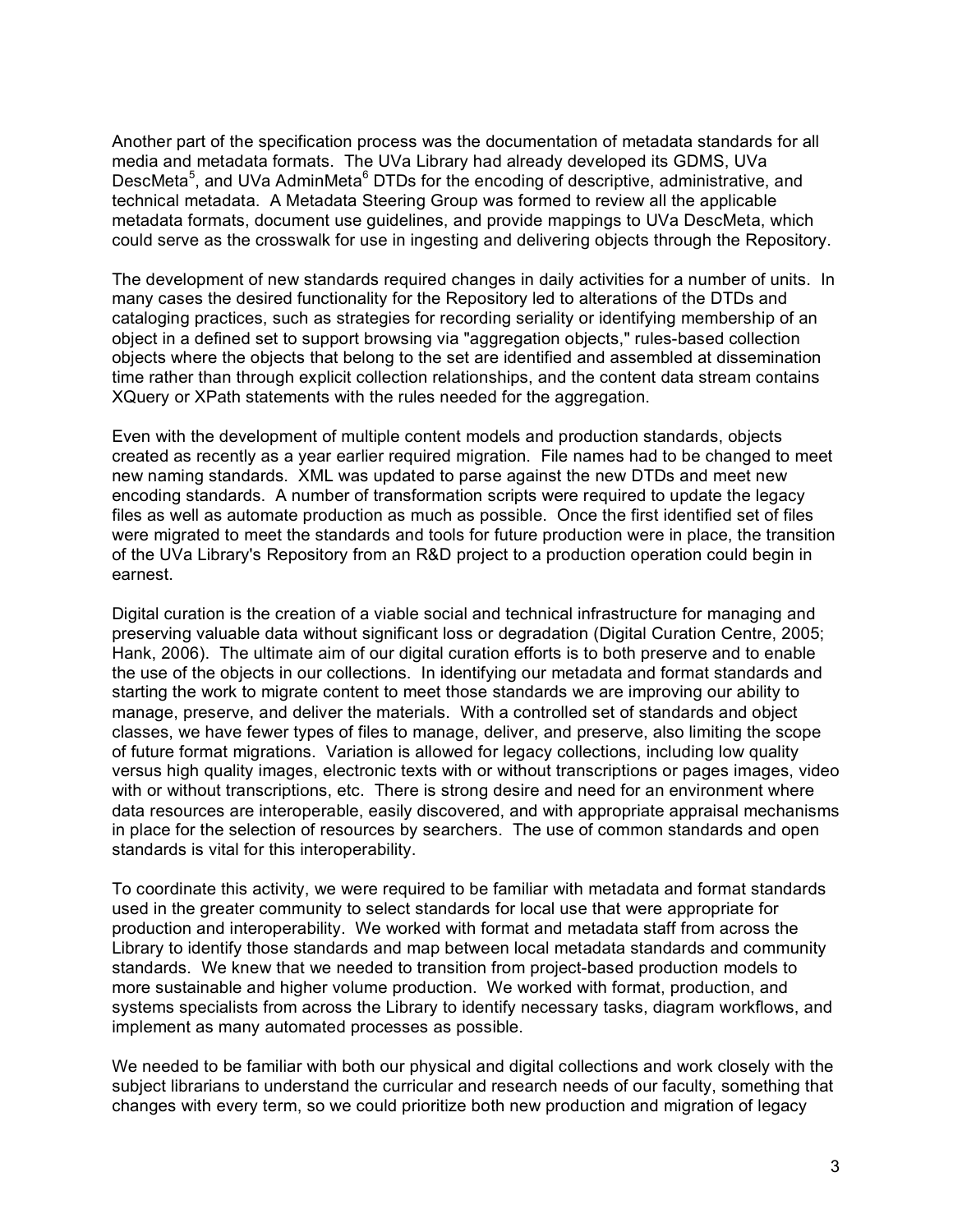collections. We developed "Guidelines for Digitization," a "Production Prioritization Review of Collections" guide, and a "Technical Assessment" data entry form for subject librarians. We created an inventory of legacy collections and a list of current and upcoming special production projects for specific sets or collections. We combined the lists and, working with subject librarian and production staff input as to need, available resources, and ease of work, we prioritized all projects. The queue is reviewed quarterly for completions, additions, and reprioritization, such as when the Library introduced the theme "The Experience of Race in America" for a special project to identify collections that could be used to develop workflow and delivery systems for new format types. Alongside the project-based production we also have ongoing queues of individual text titles and images to be used in research or instruction that are identified by subject librarians in consultation with faculty.

The current UVa Library Digital Collections Repository collections consist of digital images, electronic texts, and EAD finding aids. Digital video, audio, printed music, datasets, and GIS are part of the Library's collections, and migration of those formats is in various stages of implementation. Many of the collections come from over a decade of internal digital production, the creation of surrogates of the Library's physical collections. Some are licensed from vendors. Some are born-digital scholarship created by faculty, often integrating Library materials. Some comes from open access sources, such as Federal and state datasets. All the objects, when brought into the Repository, bring relationships with them, whether simple relationships between media files and metadata, more complex relationships, such as that of page images to a text volume transcription, the relationships between issues of a newspaper, or more complex relationships still, such as the organizational context that a scholar overlays onto a digital archive in a web site. The objects and their relationships are part of the Repository.

The development of our Repository's architecture followed the guidelines of the OAIS reference model for trusted repositories (ISO, 2002). Repository architecture must validate objects, document objects, enforce rights through programmatic rights policies, and run in a managed server environment. It is expected that as the range of media formats that we manage increases, we will need to introduce representation format registries<sup>7</sup> into our operations. The UVA Digital Collections Repository manages the delivery versions of our digital resources, and all the metadata about them, including basic representation information, and all the computer programs needed for representation or rendering for the user. We use a system of persistent identifiers for all files in the Repository, which includes changing references to external files that are embedded in XML files or in databases.

Many institutions are now thinking not only of the sustainability of media objects, but of the scholarly contexts created to organize, annotate, and deliver those objects. This can be accomplished with a flexible, granular approach to managing data as objects with multiple relationships. This must be enabled at a core object architecture level — objects are not monolithic, and their components can be part of multiple contexts and can be added into new contexts by the librarians and scholars who work with them. As an example, in the UVA object architecture a manuscript is an object (a work object), but every page image that makes up that manuscript is also an object (a media object) that can be part of the manuscript's context and part of other contexts, such as a collection of architectural drawings (an aggregation object). In such an architecture, objects are essentially free agents, true to their original contexts but not solely bound to them. UVA has the beginnings of an authoring environment on top of the collections that is capable of taking advantage of not only the objects but the relationships between them, building a new network of contexts and relationships that we will want to collect and preserve on top of the original objects.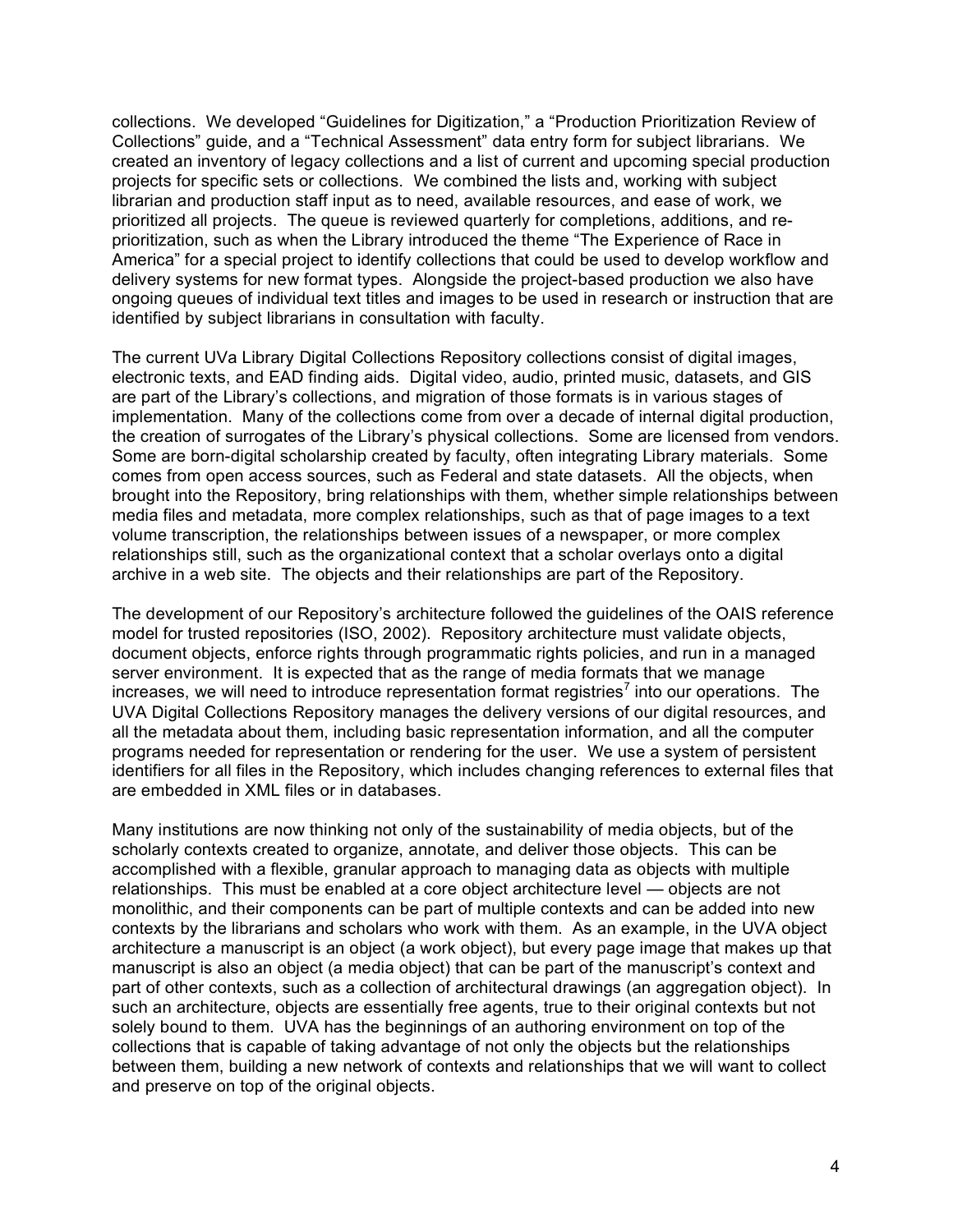We had to be conversant with the general requirements of OAIS and with current strategies for digital file preservation to develop our architecture. We needed to map the underlying transactions of the repository's operations to OAIS as well as take into account the technical and administrative metadata that was required. We had to be exceptionally familiar with Fedora architecture to develop our granular object management, and to design content models and disseminators around those granular objects. The development of the disseminators required familiarity with the file formats, metadata standards, and the functional requirements of the discovery and delivery services to assure that we were taking all needs into account at an architectural level.

The local mantra "If digital collections cannot be used, then they have not been preserved" was foremost in our minds when we set out the assumption that the Library had to develop both discovery services and end-user tools for the Repository. In 2003 a "Phase 1" prototype discovery interface was released for review by Library staff. The prototype was not operating on top of Fedora, but was a proof-of-concept to guide the Fedora Repository development. Input was solicited from Library staff on the design, functionality, and usability. The project team collated over 130 comments into 23 recommendations in four broad categories: User Interface, General User Functionality, Image-specific Functionality, and Text-Specific Functionality. The identification of a minimum set of contents was the top priority; developing hierarchical, thesaurus-based searching ranked last. Other highly rated priorities included search limits by format, collection, or topical set; cross-format searching; support for collection browsing in addition to searching; and the availability of both keyword searching and advanced fielded searching with Boolean operators for all discovery options.

The "Phase 2" Repository built on top of Fedora was released to Library staff and selected faculty in 2004 as a beta. What followed was a two-year iterative process where feedback was collected via web forms and email, focus groups were held with faculty and library staff, and faculty taught classes using the service and tools. A key part of the Phase 2 Repository was a digital object collector tool, now named "Collectus," that allows users to create personal portfolios of objects. This is a Java application for the client machines (updated automatically via Java WebStart) that provides the ability to collect images and texts into personal portfolios and generate slide shows or electronic reserve websites that include pointers to the images and metadata in the Repository. The slide shows and electronic reserves deliver the images wrapped in an ImageViewer that allows zooming, rotation, and other on-the-fly image manipulation. As new formats are added to the collections the tool will be updated, functioning as a sort of combination shopping cart and low-level authoring tool for the Repository. Over the course of that two-year beta period feedback was constantly reviewed to prioritize redevelopment. The interface was updated, functionality was augmented, bugs were fixed, the server infrastructure was upgraded, collections were added, and workflows were stabilized. The production Digital Collections Repository became available to the full University community in 2007.

This process required close working relationships between the project leaders, the implementation team who were part of many Library units, and public services staff. The key skills were good communication – you can never communicate enough, even if it's to say that there hasn't been any progress – and a tangential communication skill: "translation" between the public services staff and the programmers. There were many requests for new services that could not be accomplished in the identified time frame due to technical challenges. Specifications were not always documented at the level that the programmers expected. We often served as translators, iterating through feature request discussion to develop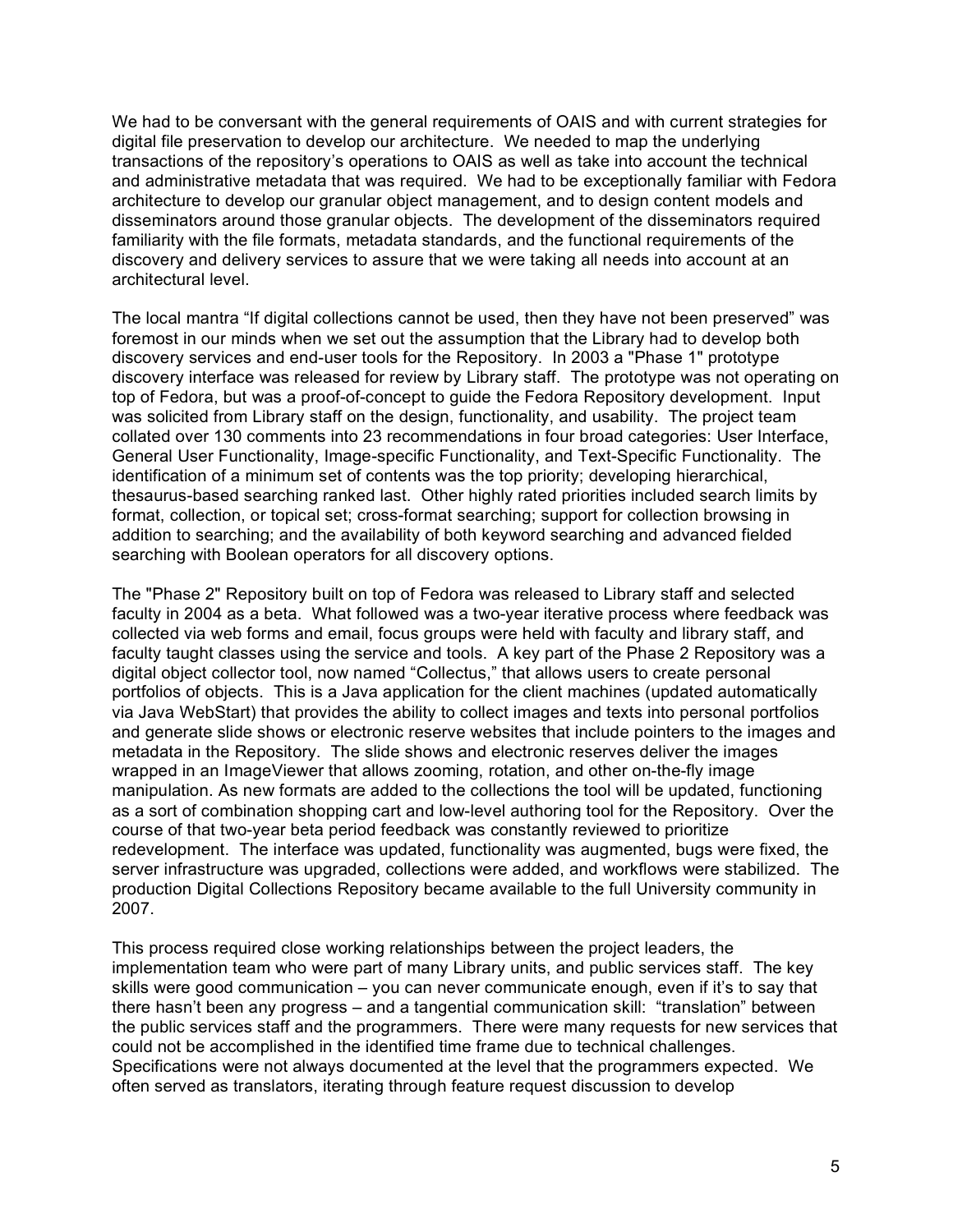specifications for the programmers, and explaining technical challenges in an accessible way to the public services librarians to see if functional requirements could be changed.

Five years ago we started thinking about curation in the most traditional sense of the word – that digital collections would be evaluated and selected using the same subject-based criteria as the physical collections, augmented by technical assessment of the media and metadata. At the time, curation of the collection seemed a different effort than the stewardship of the digital objects. As work has progressed, the definition of local digital curation principles has expanded and evolved to encompass not only intellectual curation, but issues of standards and preservation that are enforced through best practices and systems architecture. Digital curation is the ongoing creation of a collection that supports our community's teaching and research, a collection that we add value to, manage, and preserve not just for its current use, but for future scholarly uses and technologies that we have not yet even imagined.

This overarching process led the UVa Library to an unplanned outcome —identification of a set of local principles of digital curation (Johnston, 2007):

- Principles for Selection of the Collections
	- o Support teaching and research.
	- o Promote and improve access to unique and rare items.
	- o Look for valued-added possibilities when selecting material to be digitized.
	- $\circ$  Preservation of the physical is a selection criterion for the digital.
- Principles for the Use of Standards
	- $\circ$  Preservation of the digital is one of the ultimate goals, but underneath that goal is a standards issue.
	- o Enforcement of standards and best practices creates a more controlled environment for preservation.
- Principles for Trustworthiness
	- o The users must be able to trust the objects in the Repository.
	- o Appropriate authentication, authorization, rights management and security are not just aspects of the architecture; they are part of the establishment of trust.
- Principles for Preservation and Sustainability
	- o Enable use and sustainability of the Repository collections.
	- o Build a trusted digital repository architecture.
	- $\circ$  Governance and operational policies are of equal importance to standards and architecture.

How do these principles reflect our activities? We outlined policies to build collections that increase access and use of our unique materials and provide faculty with what they want and need. We identified a set of circumscribed formats and minimum metadata standards to which all objects must adhere. We have a controlled environment that, in theory, simplifies our preservation tasks by minimizing the classes of objects that we must sustain. There is a scaleable architecture with which to manage objects and the relationships among them, operating in a consistent, managed environment that makes the task easier to build discovery and delivery services, and tools for the use of the objects. The principles encapsulate the goals and activities of our repository project, as well as providing potential metrics for assessment.

Success of a repository can only be assessed against the purpose that the repository serves in its operating environment; no repository can rated as successful unless it fulfills its purpose. The collections, services, and tools have been tested by our faculty and we have heard that we are giving them what they want – persistent, trusted collections that contain content that they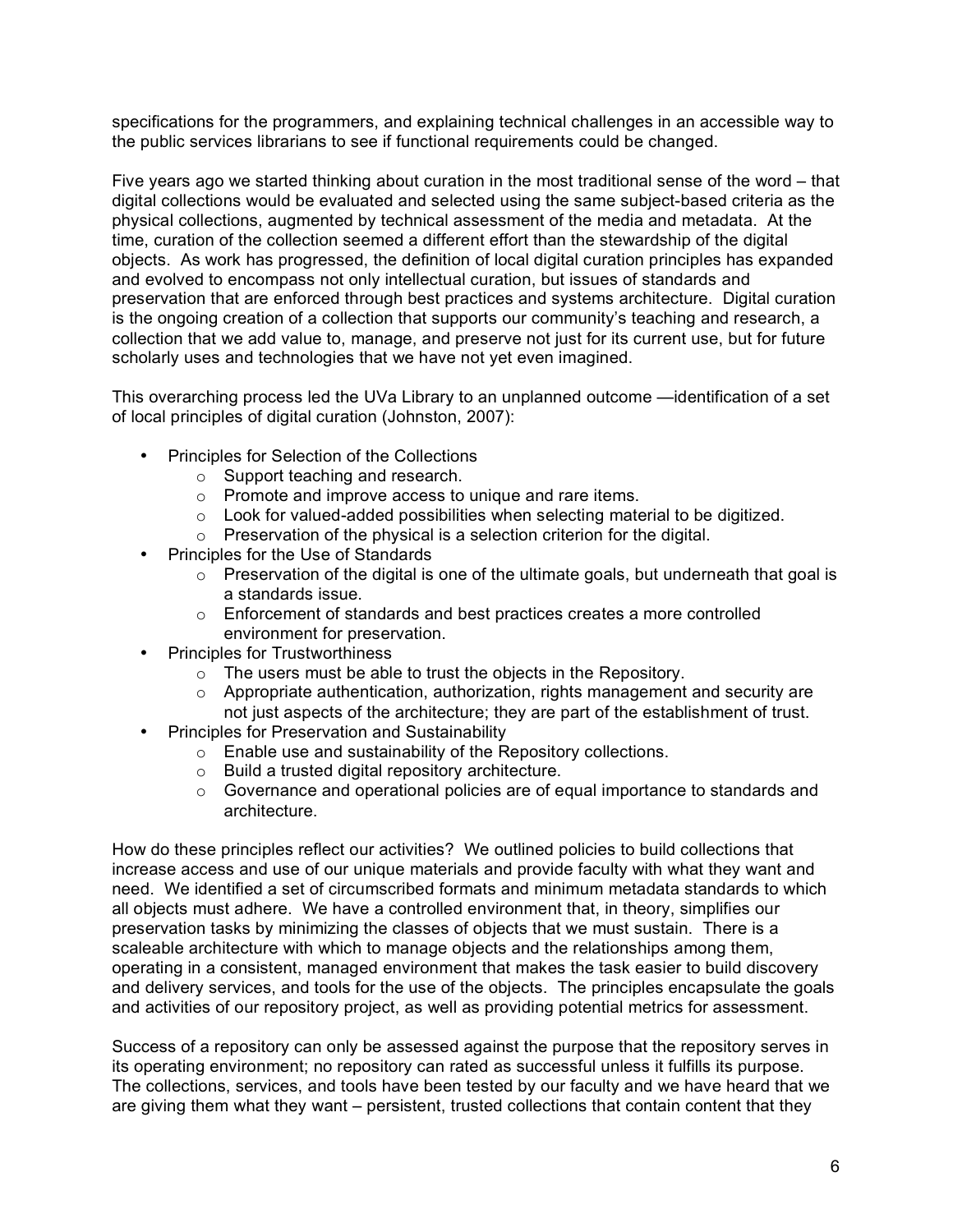find useful in their teaching and research, and the tools that they need to use them. These are the foundations for a sustainable repository and collection.

## **References**

Digital Curation Centre. "Digital Curation and Preservation: Defining the research agenda for the next decade, Warwick Workshop 7/8 November 2005." *Curation Services and Technologies Session Report* (November 2005).

*<*http://www.dcc.ac.uk/training/warwick\_2005/Warwick\_Workshop\_report.pdf>

Hank, Carolyn. "Digital Curation and Institutional Repositories: Seeking Success: JCDL 2006 Workshop Report." *D-Lib Magazine*, vol. 12, no. 7/8 (July/August 2006). <http://www.dlib.org/dlib/july06/hank/07hank.html>

International Standards Organization. "Reference Model for an Open Archival Information System (OAIS)." January 2002. <http://public.ccsds.org/publications/archive/650x0b1.pdf>

Johnston, Leslie. "An Overview of Digital Library Repository Development at the University of Virginia Library." *OCLC Systems & Services: International Digital Library Perspectives* 20, Number 4 (2004): pp. 170-173.

Johnston, Leslie. "Development and Assessment of a Public Discovery and Delivery Interface for a Fedora Repository." *D-Lib Magazine*, vol. 11, no. 10 (October 2005). <http://www.dlib.org/dlib/october05/johnston/10johnston.html>

Johnson, Leslie. "Principles and Activities of Digital Curation for Developing Successful and Sustainable Repositories." In *Strategies for Sustaining Digital Libraries* , edited by Martin Halbert and Katherine Skinner. Atlanta, Ga: Emory University, *forthcoming*.

Payette, Sandy and Carl Lagoze. "Flexible and Extensible Digital Object and Repository Architecture (FEDORA)," presented at Second European Conference on Research and Advanced Technology for Digital Libraries, Heraklion, Crete, 1998. <http://www2.cs.cornell.edu/payette/papers/ECDL98/FEDORA.html>

Staples, Thornton, and Ross Wayland. "Virginia Dons Fedora: A Prototype for a Digital Object Repository." *D-Lib Magazine* (July/August 2000). <http://www.dlib.org/dlib/july00/staples/07staples.html>

Staples, Thornton, Ross Wayland, and Sandra Payette. "The Fedora Project: An Open-source Digital Object Repository Management System." *D-Lib Magazine* (April 2003). <http://www.dlib.org/dlib/april03/staples/04staples.html>

<sup>&</sup>lt;sup>1</sup> Fedora software releases and documentation are available at:  $\lt{http://www.fedora.info/>}$ 

<sup>&</sup>lt;sup>2</sup> Information about the Text Encoding Initiative (TEI) is available at  $\frac{http://www.tei-c.org/>}{http://www.tei-c.org/>}.$ 

<sup>&</sup>lt;sup>3</sup> Information about the Encoded Archival Description (EAD) format is available at: <http://www.loc.gov/ead/>.

<sup>&</sup>lt;sup>4</sup> Information about GDMS is available at: <http://www.lib.virginia.edu/digital/metadata/gdms.html>